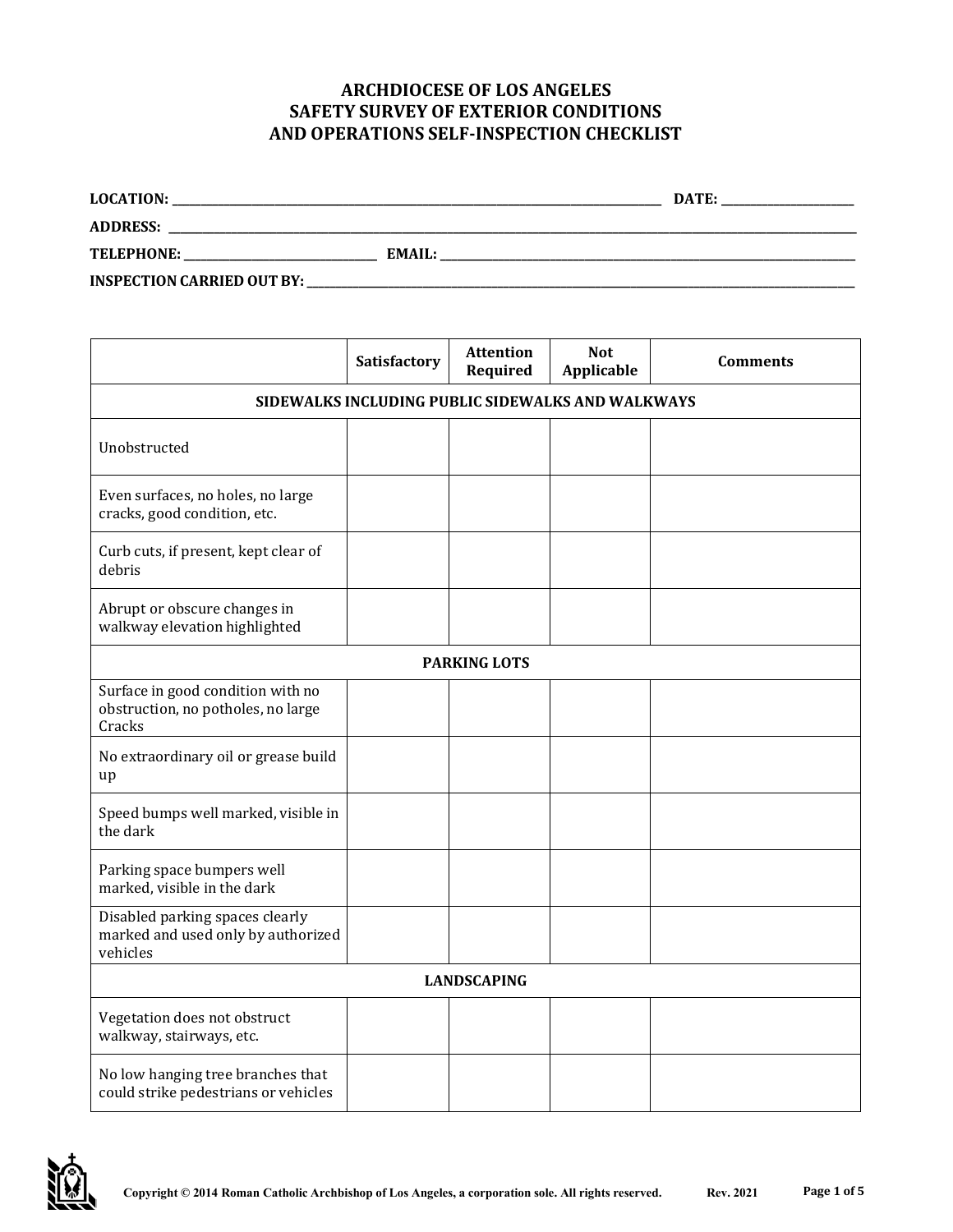|                                                                           | Satisfactory                             | <b>Attention</b><br>Required | <b>Not</b><br>Applicable | <b>Comments</b> |  |
|---------------------------------------------------------------------------|------------------------------------------|------------------------------|--------------------------|-----------------|--|
| Tree trimming done to prevent<br>branch splitting                         |                                          |                              |                          |                 |  |
| Sprinklers not too close to walkways<br>and do not pose tripping hazards  |                                          |                              |                          |                 |  |
| Tree roots do not lift up walkways                                        |                                          |                              |                          |                 |  |
| Vegetation cleared to reduce fire<br>hazard                               |                                          |                              |                          |                 |  |
|                                                                           | <b>BUILDING APPROACHES AND ENTRANCES</b> |                              |                          |                 |  |
| Stairways and ramps have secure<br>handrails as needed                    |                                          |                              |                          |                 |  |
| Stairs and ramps provide good, non-<br>slip footing                       |                                          |                              |                          |                 |  |
| No obstruction or obvious defects in<br>stairs or ramps                   |                                          |                              |                          |                 |  |
| Landings and porches have<br>guardrails where needed                      |                                          |                              |                          |                 |  |
| Doormats used as necessary in wet<br>weather                              |                                          |                              |                          |                 |  |
| Leaves, debris, etc. regularly<br>removed from walking surfaces           |                                          |                              |                          |                 |  |
| Responsibility assigned for ice or<br>snow removal as necessary           |                                          |                              |                          |                 |  |
| <b>LIGHTING AND ELECTRICAL</b>                                            |                                          |                              |                          |                 |  |
| Parking lots used at night well lit                                       |                                          |                              |                          |                 |  |
| Walkway and building approaches<br>well lit                               |                                          |                              |                          |                 |  |
| Stairways well lit                                                        |                                          |                              |                          |                 |  |
| Responsibility assigned to assure<br>lights are on at night during events |                                          |                              |                          |                 |  |
| Exterior electrical equipment rated<br>for outdoor use                    |                                          |                              |                          |                 |  |

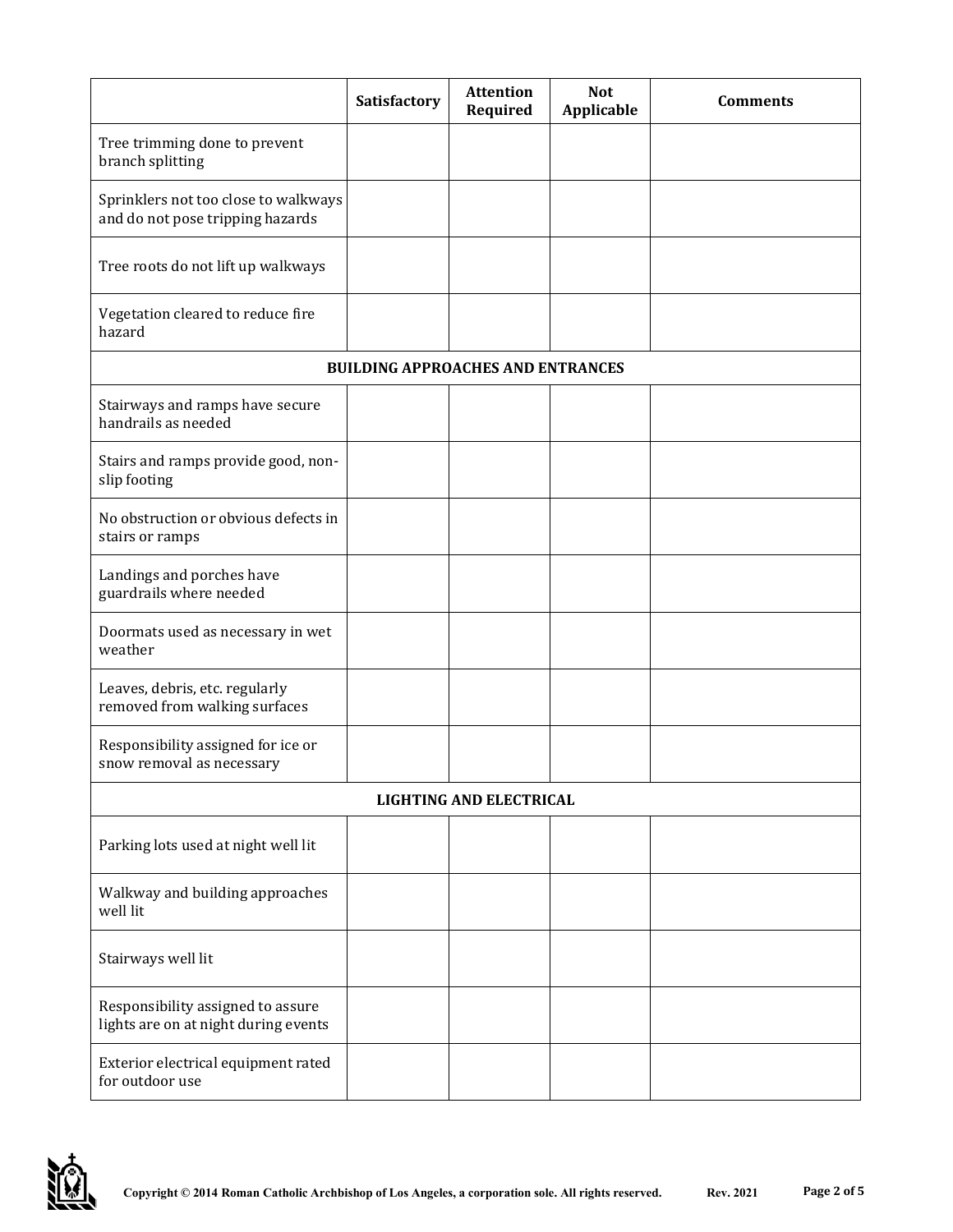| <b>AUDIO-VISUAL EQUIPMENT</b>                                                                                                                             |              |                              |                                 |                 |
|-----------------------------------------------------------------------------------------------------------------------------------------------------------|--------------|------------------------------|---------------------------------|-----------------|
|                                                                                                                                                           | Satisfactory | <b>Attention</b><br>Required | <b>Not</b><br><b>Applicable</b> | <b>Comments</b> |
| Security cameras properly<br>installed with appropriate warning<br>signs                                                                                  |              |                              |                                 |                 |
| Audio-visual equipment securely<br>installed (cameras, microphones,<br>amplifiers, mixers, speakers, etc.)                                                |              |                              |                                 |                 |
| Cables and wiring for<br>microphones, speakers, cameras<br>and related equipment taped down<br>or otherwise secured to avoid<br>tripping or other hazards |              |                              |                                 |                 |
| Booms, arms, stands, racks<br>securely placed to avoid tipping or<br>tilting                                                                              |              |                              |                                 |                 |
| Canopies, tents, umbrellas<br>covering equipment secured with<br>weights and/or staked into the<br>ground                                                 |              |                              |                                 |                 |

| <b>GENERAL MAINTENANCE</b>                                                                             |  |  |  |  |
|--------------------------------------------------------------------------------------------------------|--|--|--|--|
| Exterior paint (note condition)                                                                        |  |  |  |  |
| Roof (check for leaks, loose tiles,<br>etc.)                                                           |  |  |  |  |
| Walls (check for leaks, cracks, etc.)                                                                  |  |  |  |  |
| Doors, fences and gates (check locks,<br>hinges, closing mechanisms)                                   |  |  |  |  |
| Outdoor furniture (note condition)                                                                     |  |  |  |  |
| No unnecessary combustible<br>material or debris stored near or<br>under buildings                     |  |  |  |  |
| Gutters, downspouts and area<br>drains cleaned of leaves and other<br>debris and in good working order |  |  |  |  |
| Windows not cracked or broken                                                                          |  |  |  |  |
| Screens (note condition)                                                                               |  |  |  |  |
|                                                                                                        |  |  |  |  |

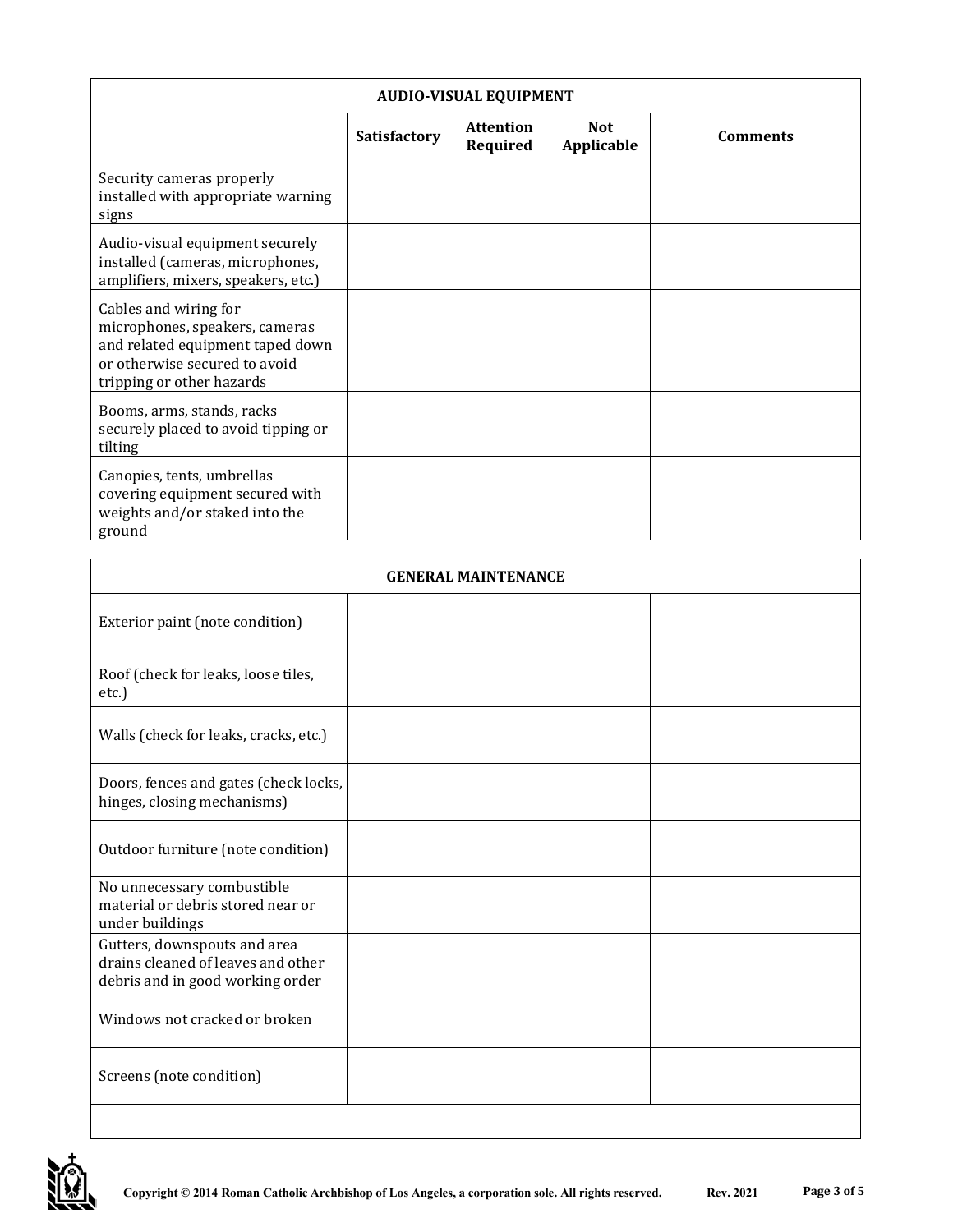|                                                                                                                    | <b>Satisfactory</b>    | <b>Attention</b><br>Required | <b>Not</b><br><b>Applicable</b> | <b>Comments</b> |
|--------------------------------------------------------------------------------------------------------------------|------------------------|------------------------------|---------------------------------|-----------------|
|                                                                                                                    | <b>SPECIAL HAZARDS</b> |                              |                                 |                 |
| Areas under construction or repair<br>are fenced or barricaded and<br>flashing warning lights used as<br>necessary |                        |                              |                                 |                 |
| Gas meters, propane tanks, gasoline<br>pumps, etc., provided with barriers<br>to prevent damage by vehicles        |                        |                              |                                 |                 |
|                                                                                                                    |                        | <b>VOLUNTEER SAFETY</b>      |                                 |                 |
| Work only under supervision of<br>appropriately trained location staff<br>or hired licensed professionals          |                        |                              |                                 |                 |
| No heavy lifting or work at heights<br>in excess of 5 feet                                                         |                        |                              |                                 |                 |
| No heavy maintenance or<br>construction work                                                                       |                        |                              |                                 |                 |
| No installation or repair of electrical<br>wiring or plumbing                                                      |                        |                              |                                 |                 |
| No live tree trimming or roof repairs                                                                              |                        |                              |                                 |                 |
|                                                                                                                    |                        | <b>STAFF SAFETY</b>          |                                 |                 |
| Staff trained regarding safe lifting<br>techniques                                                                 |                        |                              |                                 |                 |
| Mechanical lifting and moving aids<br>(dollies, hand trucks, etc.) provided<br>as necessary                        |                        |                              |                                 |                 |
| Ladders provided as necessary and<br>staff trained regarding proper<br>inspection and use                          |                        |                              |                                 |                 |
| Provisions made for first aid                                                                                      |                        |                              |                                 |                 |
| Staff trained in techniques to<br>prevent falls from elevated work<br>surfaces                                     |                        |                              |                                 |                 |
| Employees required to wear<br>safetyglasses when operating<br>hand and power tools                                 |                        |                              |                                 |                 |
| Workshop equipment in good<br>condition, guards in place,<br>instructions given on proper use                      |                        |                              |                                 |                 |
| Staff instructed regarding safe and<br>proper use of chemicals                                                     |                        |                              |                                 |                 |